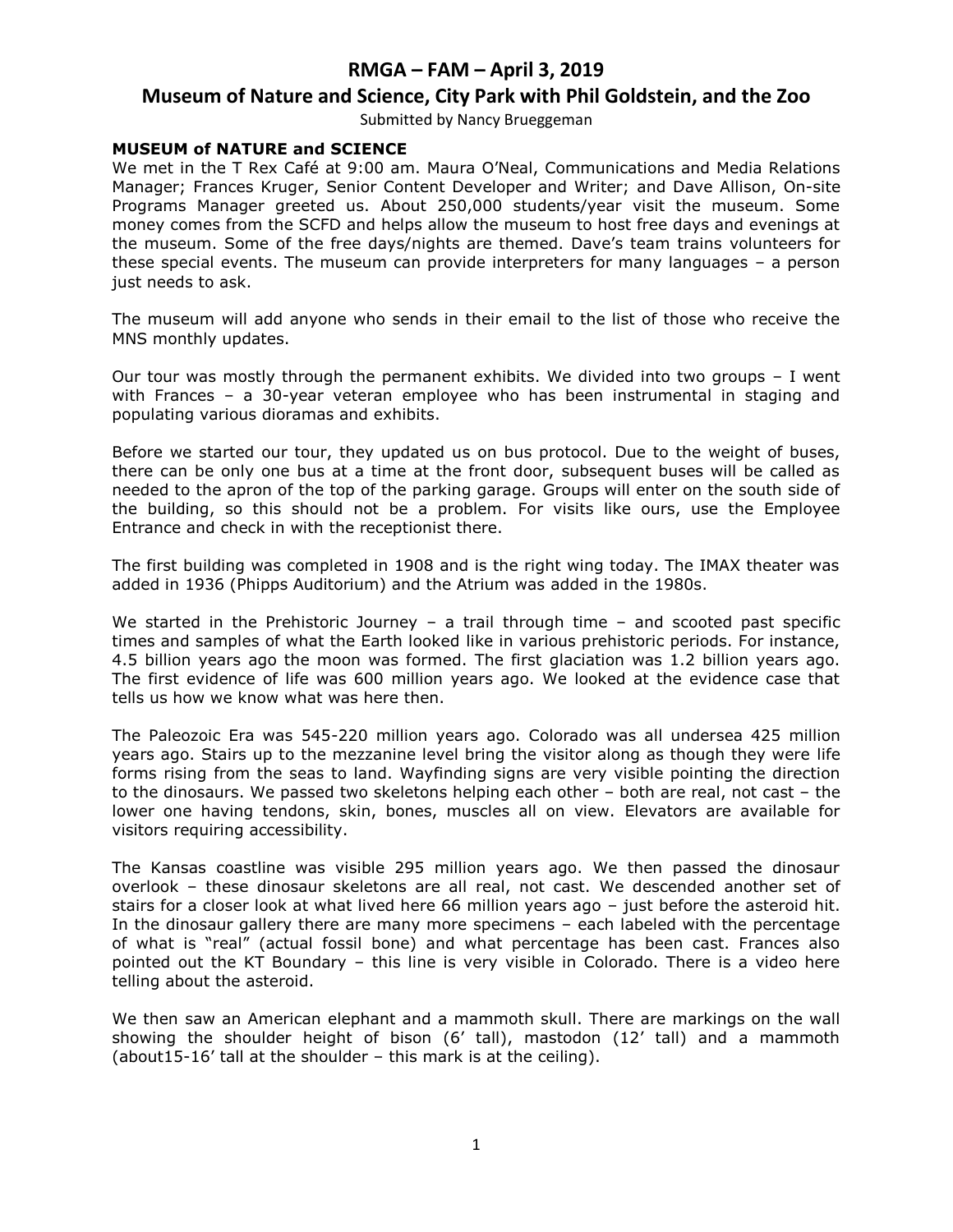## **Museum of Nature and Science, City Park with Phil Goldstein, and the Zoo**

Submitted by Nancy Brueggeman

We saw ancient Denver through time – from 300 million to 16 million years ago – in reproductions of illustrations commissioned by the Museum. We then passed the wildlife halls and the IMAX Theater on the  $2^{nd}$  floor. Wheelchairs need to go to the  $3^{rd}$  floor for entry to the IMAX Theater. The museum won an award for its accessibility.

Then we buzzed through Expedition Health which is modeled on a climb up Mount Evans and the effects of that hike on each person. This is customized to you and your results. There is a base camp focusing on biology and a Taste Lab where you can volunteer to test various things for taste.

As we walked back to the center hall, we noted the real palm trees which were brought in in the late 1980s for the Ramses II exhibit. They are alive and growing. There are timeline artworks around the edge of the walls on the second floor.

There is a new installation about Australia in Charles Boettcher Hall. The cases depict the culture and the history. This area is on the list for a future complete renovation. Construction on the west side of the hall is updating the information on North American Indians.

There is an Earth topographical globe and a diorama of an exploration of Mars in the Space Odyssey exhibit. Make sure to look at the moon rock. The exhibit area is designed to be free-form and experiential.

The rings in the west atrium are oriented to align with shadows cast at sunset on the solstice and equinox. Here's a video of a former facilities director explaining the design: [https://www.youtube.com/watch?v=rxBmn0vjMGM.](https://www.youtube.com/watch?v=rxBmn0vjMGM)

The new Muggeridge Family Wing has classrooms and early childhood education area and the Discovery Zone. There are two lower levels below ground in this wing for storage and preservation.

We passed the Gems and Minerals sections where there is a reconstructed crystal cave from Mexico. Frances told us the secret of the depth perception of the cave – mirrors. Of course, we had to look to see where those mirrors might be.

We had lunch at the Museum using pre-purchased vouchers. The vouchers would be useful for tour groups. The food was ample, tasty, and reasonably priced.

#### **CITY PARK with PHIL GOODSTEIN**

While we were finishing lunch, Phil Goldstein gave us a short paragraph on how he became a history writer and tour guide. Phil is a Denver native who went to East High and grew up around the City Park neighborhood. Phil went to several universities, earning his degree from Metro State. He wrote the front page articles for the *City Review* and in 1986 started giving tours for *Denver Free University*. Currently he offers 40 different tours. Phil has written many, many books and offered some of the titles to us at a discount.

Then Phil started the day's section about City Park with Lawrence Phipps and the KKK. Lawrence Phipps "bought" his Senate seat in 1918, the head of the KKK met with Phipps and Phipps gave \$60,000 to the KKK, who were "have-nots" to have them vote for Phipps' re-election in 1924. Phipps was the head of the Republican Party as well as a judge in Denver. He later locked up the head of the KKK who had embezzled money.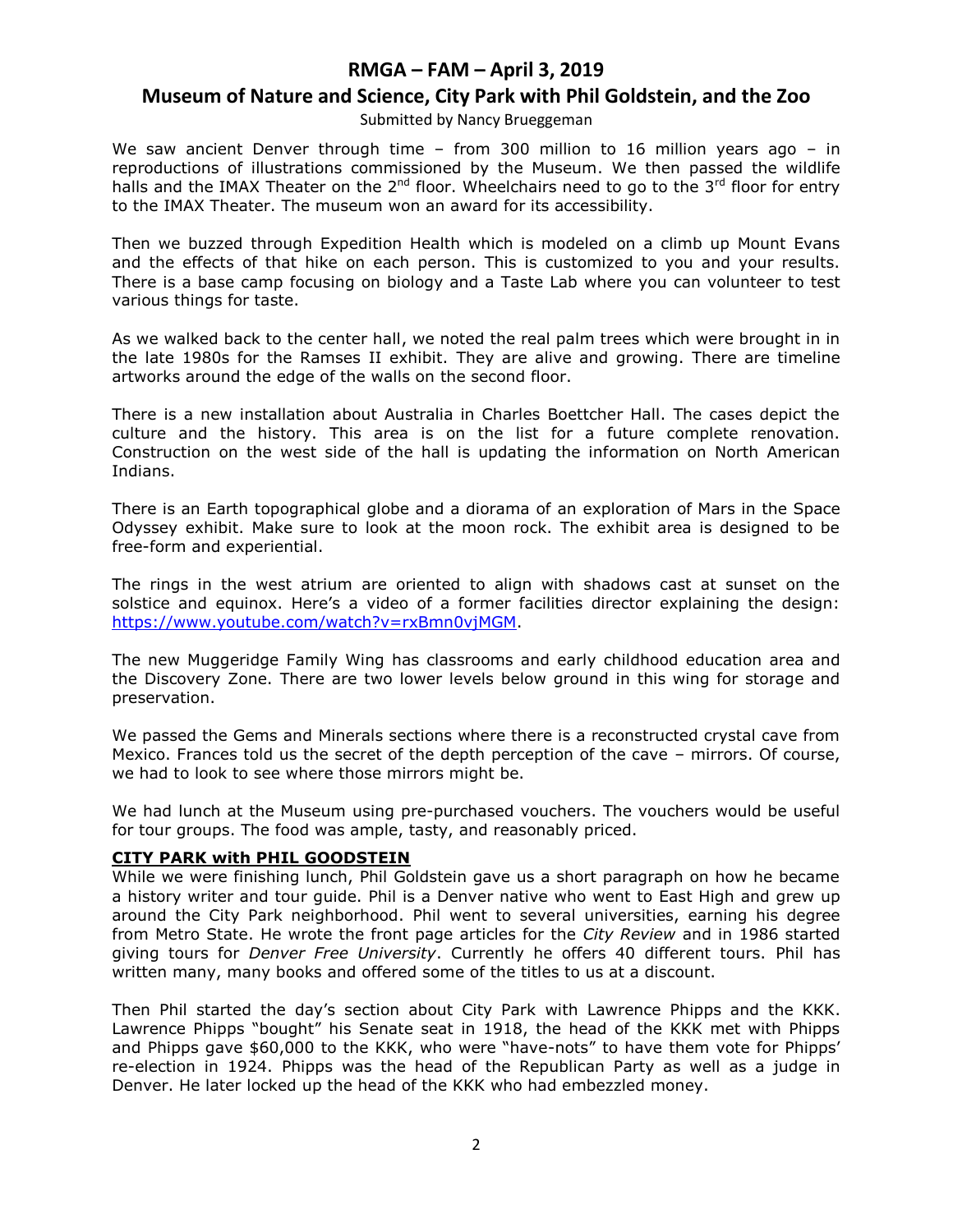## **Museum of Nature and Science, City Park with Phil Goldstein, and the Zoo**

Submitted by Nancy Brueggeman

History of City Park. Frederick Law Olmstead had just completed Central Park in New York. Other cities wanted a similar park. Denver was looking for a fringe area that would be cheaper land. Curtis Park was built at  $32<sup>nd</sup>$  and Park Avenue in 1868 and contains one city block.

Population figures for Denver: 1870 – 4,759 1880 – 36,000 1890 – 106,000

As Denver grew, so did the need for park space. In 1880, land could be obtained cheaply – government land needed to reserve  $1/36<sup>th</sup>$  to  $1/18<sup>th</sup>$  for schools. So, the one square mile between Colorado and 26<sup>th</sup> and York Street and 17<sup>th</sup> became City Park. It started at 320 acres –  $17<sup>th</sup>$  to  $23<sup>rd</sup>$  and York to Colorado –  $\frac{1}{2}$  mile wide and one mile long. The public protested. The landscaping was done originally in 1882.

Edwin Carter arrived in 1859, settled near Breckenridge. Carter was a naturalist – he collected specimens. In 1890s, Carter was getting old and wanted to keep his collection intact. He gave his collection to the city. His collection was housed in the basement of the Capitol along with art and other artifacts. Carter's gift required that it be housed in a separate building. So, the Museum of Nature and Science was built on the highest point in City Park in 1902. There were no operating funds attached to the gift, so no repairs, etc. until 1908. The Museum became a city institution with free admission until after WWII. The Museum had ties with other museums of Natural History. From 1918-1930 there were expeditions of the Folsom Man so the Museum traded dinosaurs for Folsom Man artifacts. In the 1970s there was a real estate boom. By 1981 the City was bankrupt, so the free museum ended. In January 1982, the Museum started charging admission. By 2001, the Museum had more money and was renamed as the Denver Museum of Nature and Science. As we walked along outside the Museum, Phil pointed out the sculpture of a Mastodon that was placed here in 2014. In 2011 more than 60 specimens of Mastodons were found around Snowmass, Colorado.

City Park also contained the Botanic Gardens. The Botanic Gardens moved to their present location at  $8<sup>th</sup>$  and York in 1957 in what was once Calvary Cemetery. The original rose garden is still just to the west of the Museum. Phil commented that by the 1960s and early 1970s, the park was neglected. The view from Museum is still the best of the city – you will see it on most postcard views of Denver. The lily pond in the park moved to the Botanic Gardens and other ponds from other parks moved to the Botanic Gardens as well. The pond on  $17<sup>th</sup>$  (1907) was the original city pond, the main water intake of the "City Ditch" whose headwaters were near the current Chatfield Dam. The Ditch had the reputation of being the oldest working thing in Denver.

The "Old Cronies Lane" from 1908 until the 1930s was a strolling path where old cronies (the city's elderly wealthy people) would have a leisurely stroll. The park needs maintenance and signage updates.

Jonas Furs began with taxidermy trophies in a shop near  $10<sup>th</sup>$  and Broadway. In 1964 at the World's Fair New York City, dinosaurs were exhibited – presented by Paul Lewis Jonas. Boettcher was in real estate, mining, blasting powder and sugar – he made his first millions in hardware for the miners.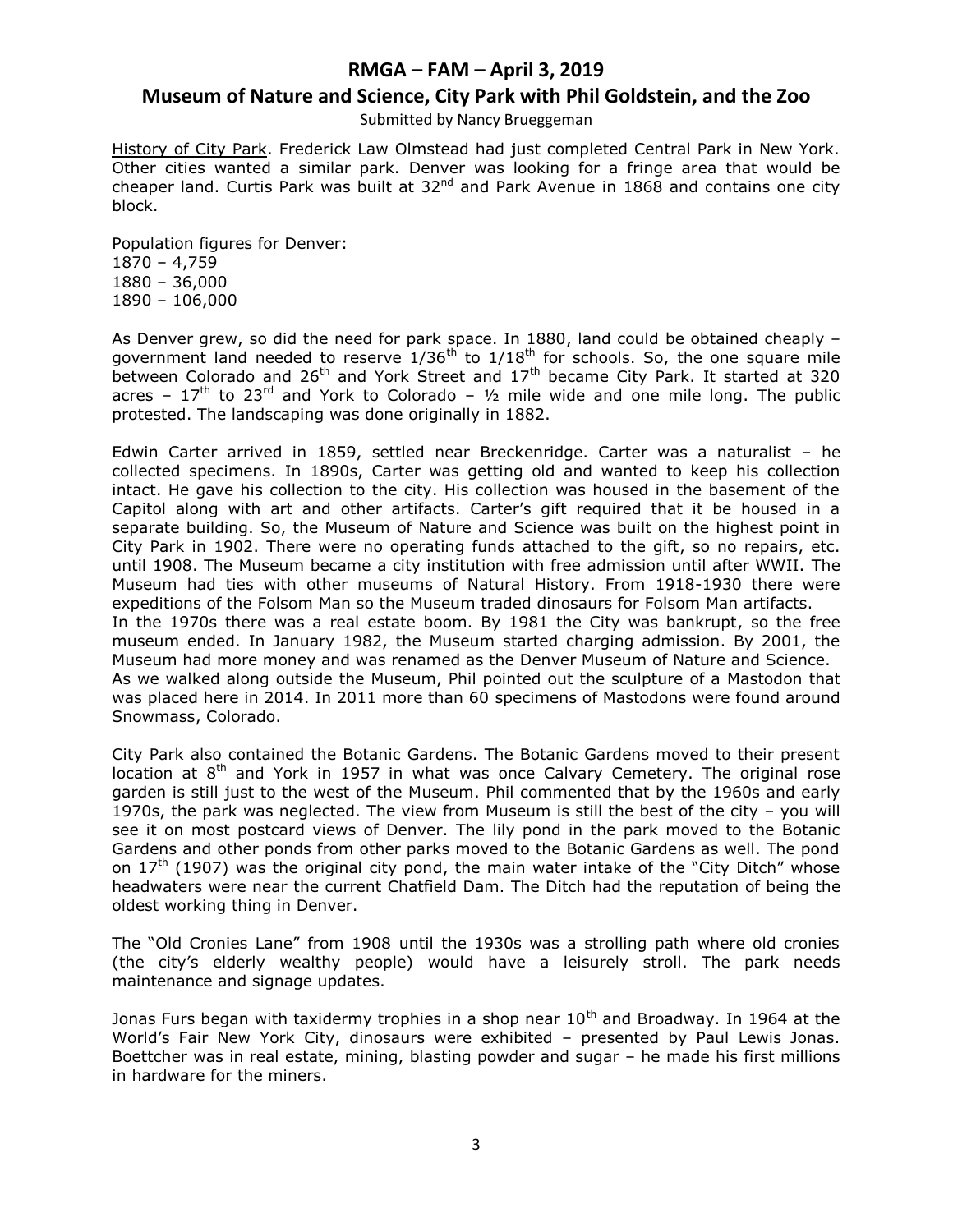## **Museum of Nature and Science, City Park with Phil Goldstein, and the Zoo**

Submitted by Nancy Brueggeman

City Park was fenced for many years and had a curfew from 11 pm to dawn. In 1913, Frederick Law Olmstead, Jr. was commissioned to consult on both the city and mountain parks. He was soon dismissed and didn't finish the job.

Phil also noted the originator of Barbie and Ken lived in the apartment building across  $17<sup>th</sup>$ street. Barbie and Ken were brother and sister. Harold Matson and partner Itzy Handler formed Mattel. Handler designed plastics. Matson sold his share to Handler. In 1959 Ruth Handler designed Barbie as a doll for her teen-aged daughter. Then Ken. And the rest is toy manufacturing history.

The Children's Fountain was sculpted in 1913. In 1912 Mayor Speer visited Dusseldorf and commissioned a copy of the fountain he saw there. The fountain was at  $18<sup>th</sup>$  and York originally. Notice that the feet of children don't match the original sculpture. These, and other, protuberances were hacked off by vandals, then replaced.

The Pavilion was built in the 1890s – the original was at a location where the zoo is now. The current pavilion had jail cells for those who were disruptive and had indulged in too much alcohol. During Prohibition (1916-1933) the jail cells were moved out to be used as cages for animals at the Zoo. The Denver Municipal Band played here 5 nights/week and 1 night/week at Civic Center Park. Most musicians worked as school teachers during the winter, played here in the summer. It has been renovated several times. The island in the middle of the pond is a bird sanctuary. The Park Lake hosted ice skating in winder until the 1982 blizzard. Mayor Federico Peña then outlawed the ice skating. The fountain in the lake in 1908 had electricity and colored lights – a "prismatic" fountain. In 2008 it was restored for the DNC and worked for one evening. Tried again in 2009, but it was struck by lightning. Also around the park are crabapple trees – Mayor Stapleton wanted to copy the cherry blossoms in Washington, DC – but it's too cold here. The city tried a couple of times, until the landscape architect DeSacco said to try the hardier crabapples. And, we saw lilac lane – nothing ready to bloom yet, but should be beautiful in a couple of weeks.

Phil also noted that during the 1890s the land near the zoo was reserved for the men's driving club – they drove sulkies. Then the land was used for Little League baseball. They also had auto races. During WWII, it became Victory gardens. From the 1920s to WWII it was used by the Youth Athletic League (YAL) for organized recreation for kids.

In the 1880s trees were planted on Arbor Day (May) and Flag Day (June  $14<sup>th</sup>$ ), which were big days at the park, drawing large crowds.

### **DENVER ZOO**

Megan Deffner, Community Affairs Manager, and Andrew Rowan, External Relations (former zookeeper) gave us a very short overview and PowerPoint presentation about the zoo. The Edge – the new tiger playground and space is open. Megan talked about the black bear, who in 1896 became the first resident of the zoo. Then the zoo was run by City Park. In 1950 it became its own entity and now has an 80 acre campus. It is a non-profit organization and is the most visited cultural institution in Colorado. It is also one of the most diverse zoos with 3,500 animals representing 550 species. Of these, 50 species are endangered (i.e., Asian elephants, tigers). More than 150,000 school students (K-12) visit each year. Their outreach also reached 54,000 students. The Zoo offers a free day once or twice each year. Average annual attendance at the zoo is more than 300,000 people. The zoo offers access to scholarships with on- and off-site programs. They will also bring the zoo to you. They offer field trips, transportation and camps and can offset up to 90% of the costs.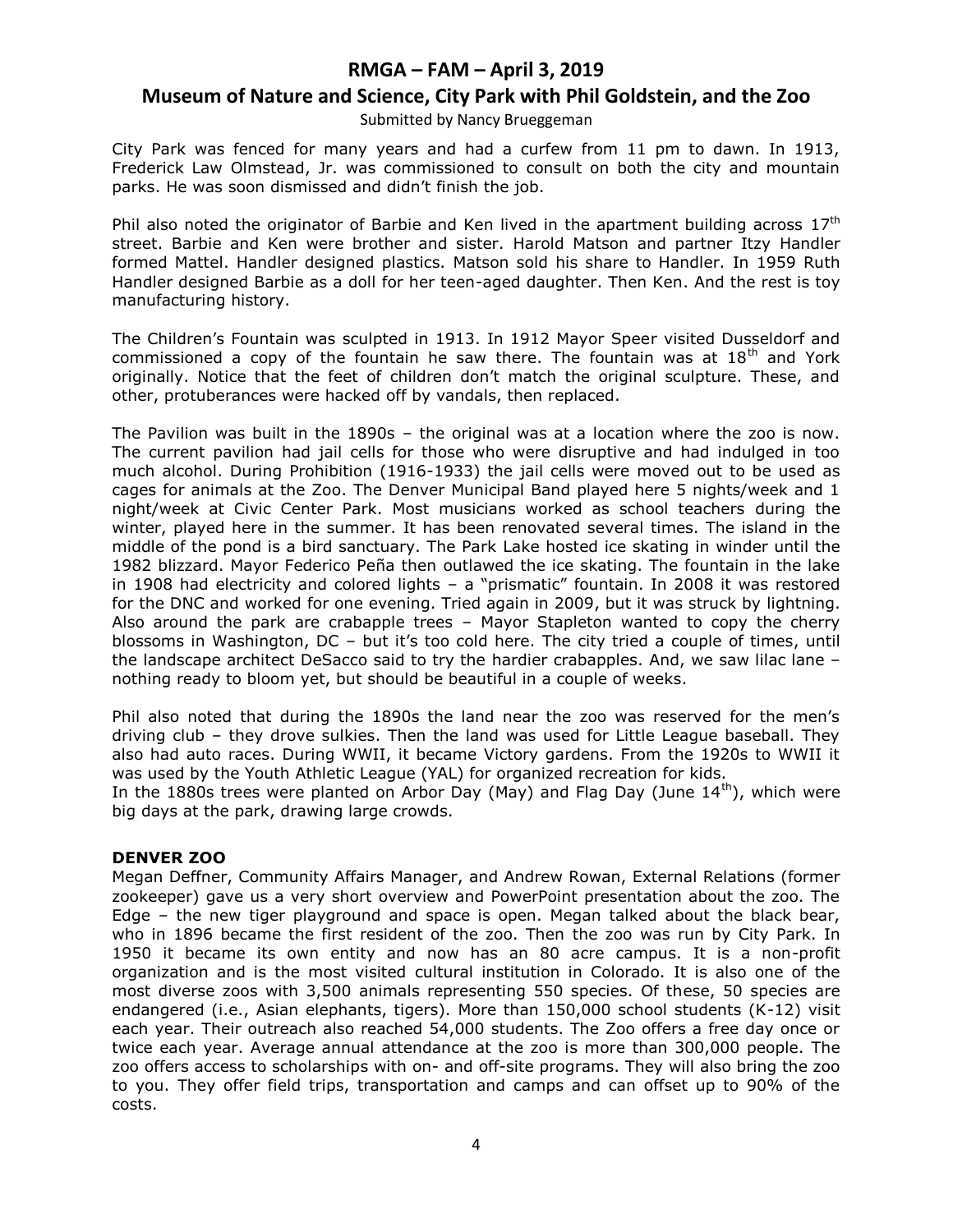## **RMGA – FAM – April 3, 2019 Museum of Nature and Science, City Park with Phil Goldstein, and the Zoo**

Submitted by Nancy Brueggeman

They have conservation teams on six continents – with varied countries such as Mongolia, Vietnam (to save the Tonkin snub-nosed monkey). The mountain parks maintain a herd of bison and have since 1914. Each bison has genetic markers so that in-breeding does not happen.

General Animal Information:

- Asian elephants have more freckles
- Asian elephants have smaller ears
- Asian elephants are endangered (30-40,000)
- African elephants are threatened (300,000)
- Billy the juvenile male African elephant broke his left tusk  $\circ$  His tusk will regrow – at about 6-8"/year
- Groucho 49 years old, male Asian elephant his tusks grow slightly each year o Groucho is the mentor for the others
- The elephants eat about 120#/day of hay (usually timothy grass) and veggies. They do not like green or red peppers
- The elephants sleep 4-6 hours/night lying down though they can sleep standing up
- The average life expectancy in captivity is about 45, though they can live into their 60s and 70s. In the wild the average life expectancy is about 35 years.
- The breeding program is both natural and artificial for elephants
- The zoo's elephant pride is all males, all but Groucho are young  $-10-11$  years old.
- In a few years, when the males mature, the zoo expects to import/exchange female elephants for breeding.

The Amur (Siberian) tigers are the largest breed of cats. They live naturally near the Amur River. The two at the zoo here are separated currently – one male, one female – soon to be introduced and hopefully will mate and produce a family. There are only 450 of these tigers in their natural habitat and possibly another 300 or so in facilities. The male eats about  $10#$ of meat/daily, the female -8#. They like blood popsicles.

Future plans: the zoo has a new president and CEO. Added to the master plans of 2013 and 2015. There are continuous improvements being made. A new veterinary hospital will open in the summer of 2020 – this will allow visitors to actually see what goes on in an animal operating theater, how they handle a 2,000 pound elephant. Harmony Hills – the new grizzly bear area will open in May as well as another section about when these wild animals are close to us (i.e., Boulder sees wild bears in backyards).

Summer hours are from 9-4 – members have a 30-minute early access.

Prices – \$20/adult, \$17/senior, \$14/child (age 3-11), those under 2 years old are free. Groups receive a \$3 discount, free days this year are April 4 and November 8. Their memberships have programs to fit all lifestyles.

Megan reminded us that the worst time to visit (no parking available) is from 11am-1pm – that's when everyone wants to visit. The zoo is ADA accessible.

Security – phone 720.337.1447. Maps are available. The zoo offers up-close offerings and many docent and volunteer opportunities. They have training classes in February and July.

#### **CONTACT INFORMATION Denver Museum of Nature and Science** Maura O'Neal